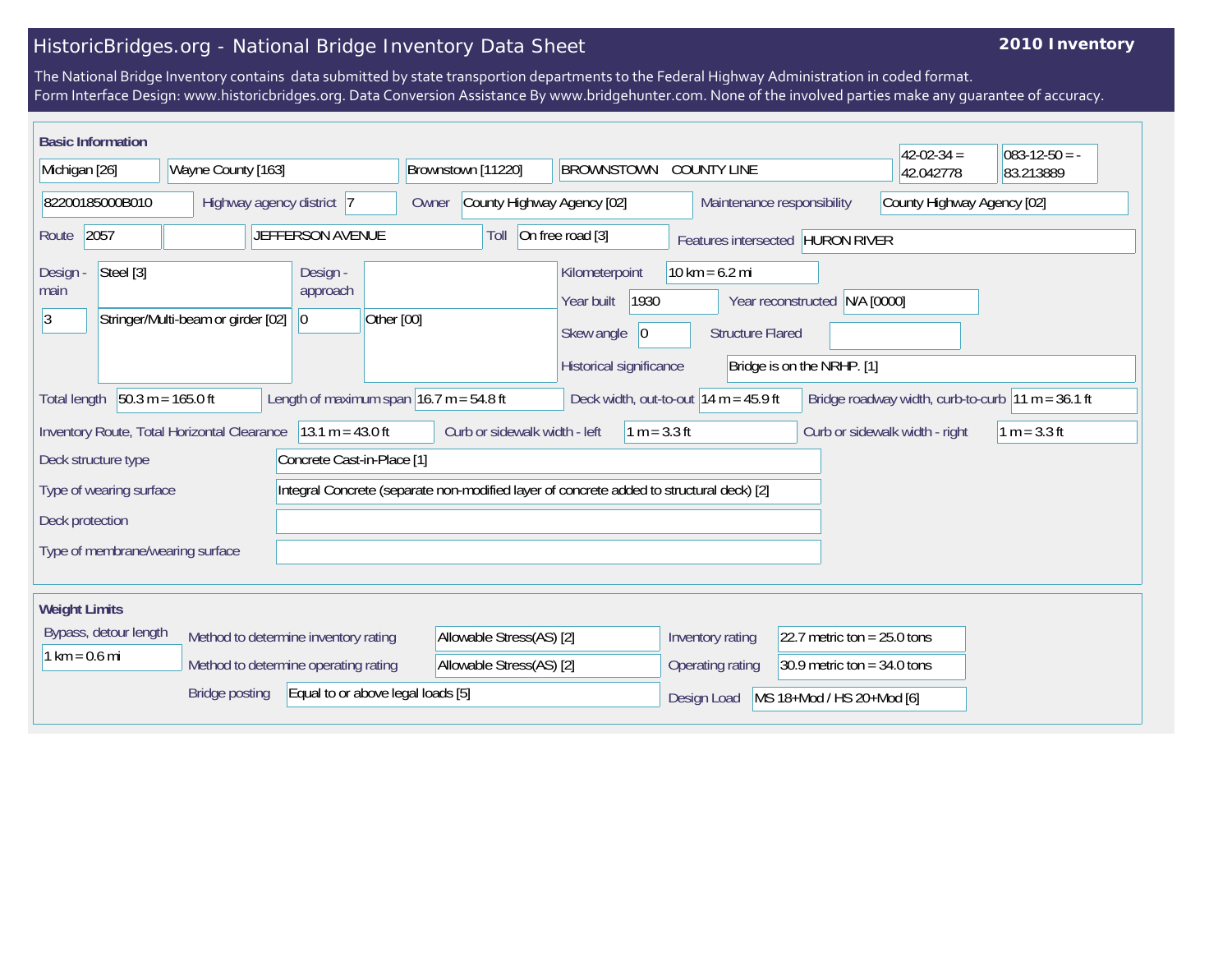| <b>Functional Details</b>                                                              |                                                                                                                |  |  |  |  |  |
|----------------------------------------------------------------------------------------|----------------------------------------------------------------------------------------------------------------|--|--|--|--|--|
| 4529<br>Average daily truck traffi 7<br>Average Daily Traffic                          | 2015<br>Year 1996<br>Future average daily traffic<br>4482<br>%<br>Year                                         |  |  |  |  |  |
| Road classification<br>Minor Arterial (Urban) [16]                                     | Approach roadway width<br>Lanes on structure 2<br>$11 m = 36.1 ft$                                             |  |  |  |  |  |
| Type of service on bridge Highway [1]                                                  | Bridge median<br>Direction of traffic 2 - way traffic [2]                                                      |  |  |  |  |  |
| No parallel structure exists. [N]<br>Parallel structure designation                    |                                                                                                                |  |  |  |  |  |
| Waterway [5]<br>Type of service under bridge                                           | Navigation control<br>Lanes under structure<br> 0                                                              |  |  |  |  |  |
| $0 = N/A$<br>Navigation vertical clearanc                                              | Navigation horizontal clearance $ 0 = N/A$                                                                     |  |  |  |  |  |
| Minimum navigation vertical clearance, vertical lift bridge                            | 99.99 m = $328.1$ ft<br>Minimum vertical clearance over bridge roadway                                         |  |  |  |  |  |
| Minimum lateral underclearance reference feature Feature not a highway or railroad [N] |                                                                                                                |  |  |  |  |  |
|                                                                                        | Minimum lateral underclearance on right $99.9 =$ Unlimited<br>Minimum lateral underclearance on left $0 = N/A$ |  |  |  |  |  |
| Minimum Vertical Underclearance $ 0 = N/A$                                             | Minimum vertical underclearance reference feature Feature not a highway or railroad [N]                        |  |  |  |  |  |
| Appraisal ratings - underclearances N/A [N]                                            |                                                                                                                |  |  |  |  |  |
|                                                                                        |                                                                                                                |  |  |  |  |  |
| <b>Repair and Replacement Plans</b>                                                    |                                                                                                                |  |  |  |  |  |
| Type of work to be performed                                                           | Work done by                                                                                                   |  |  |  |  |  |
|                                                                                        | Bridge improvement cost<br>Roadway improvement cost                                                            |  |  |  |  |  |
|                                                                                        | Length of structure improvement<br>Total project cost                                                          |  |  |  |  |  |
|                                                                                        | Year of improvement cost estimate                                                                              |  |  |  |  |  |
|                                                                                        | Border bridge - state<br>Border bridge - percent responsibility of other state                                 |  |  |  |  |  |
|                                                                                        | Border bridge - structure number                                                                               |  |  |  |  |  |